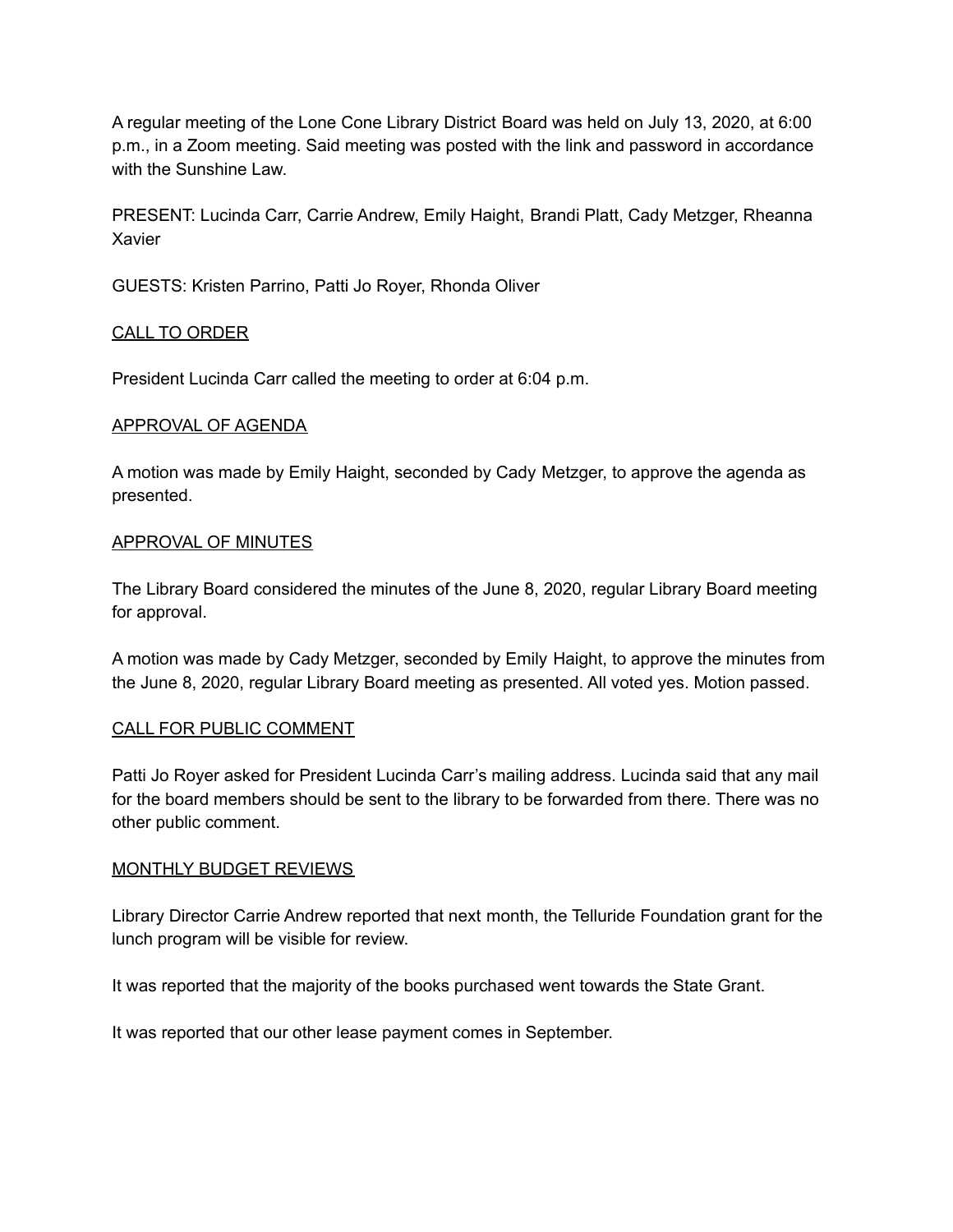Library District Board Meeting July 13, 2020 Page 2 of 4

President Lucinda Carr had questions about the insurance and would also like to see the COVID-19 expenses listed separately. Library Director Carrie Andrew addressed this and said that she had budgeted, but she didn't estimate enough and the rates had also gone up.

Patti Jo Royer wanted to remind us that the outside lights have been left on almost all night. She was informed that the new maintenance person does work later at night, but we would remind them to make sure to shut lights off. Everyone present was also informed that there is a sweep that goes through at midnight to ensure all lights are shut off.

# MONTHLY REPORTS Q&A

Library Director Carrie Andrew reported that our lunch program was based off of what the school lunches were during the closure at the end of the year. They were averaging around 20 lunches per day. The grant for the lunch program was written for 20 per day with the condition that we could ask for more if the need was greater. If the program goes well, there is potential for the program to continue on Fridays through the school year. It wasn't limited based on need, but it was offered to all kids. We were told that we could work with All Points Transit to deliver if there was a need for it. Board Member Rheanna Xavier asked about what they do for food on Saturdays and Sundays with there being such a large number in the community on free and/or reduced lunches. The rest of the group present weren't sure about anything other than the food bank being offered. Carrie reported if the need is that great and we have the capacity and staff to do so, we could possibly do something for Saturdays and Sundays.

#### DIRECTOR'S REPORT

Library Director Carrie Andrew reported that we are still working on the plants and landscaping and are hopeful the dead ones will be replaced next week. Board President Lucinda Carr inquired about how the watering went. It went really well, there were a couple of issues with valves coming off and there was some flooding. It was all taken care of. At this point, some of the weeds need to be trimmed. Our maintenance person has been working on the amphitheater area and it is starting to look really nice.

It was reported that we are still looking for new staff. Our Library Programmer gave her resignation yesterday, so we will be advertising for that position. We have had someone apply for the circulation position that has a great background and is multilingual. The Voices of Norwood Program hasn't started and it will be readdressed in the future, but a great deal of time has been spent on personnel matters in the last month.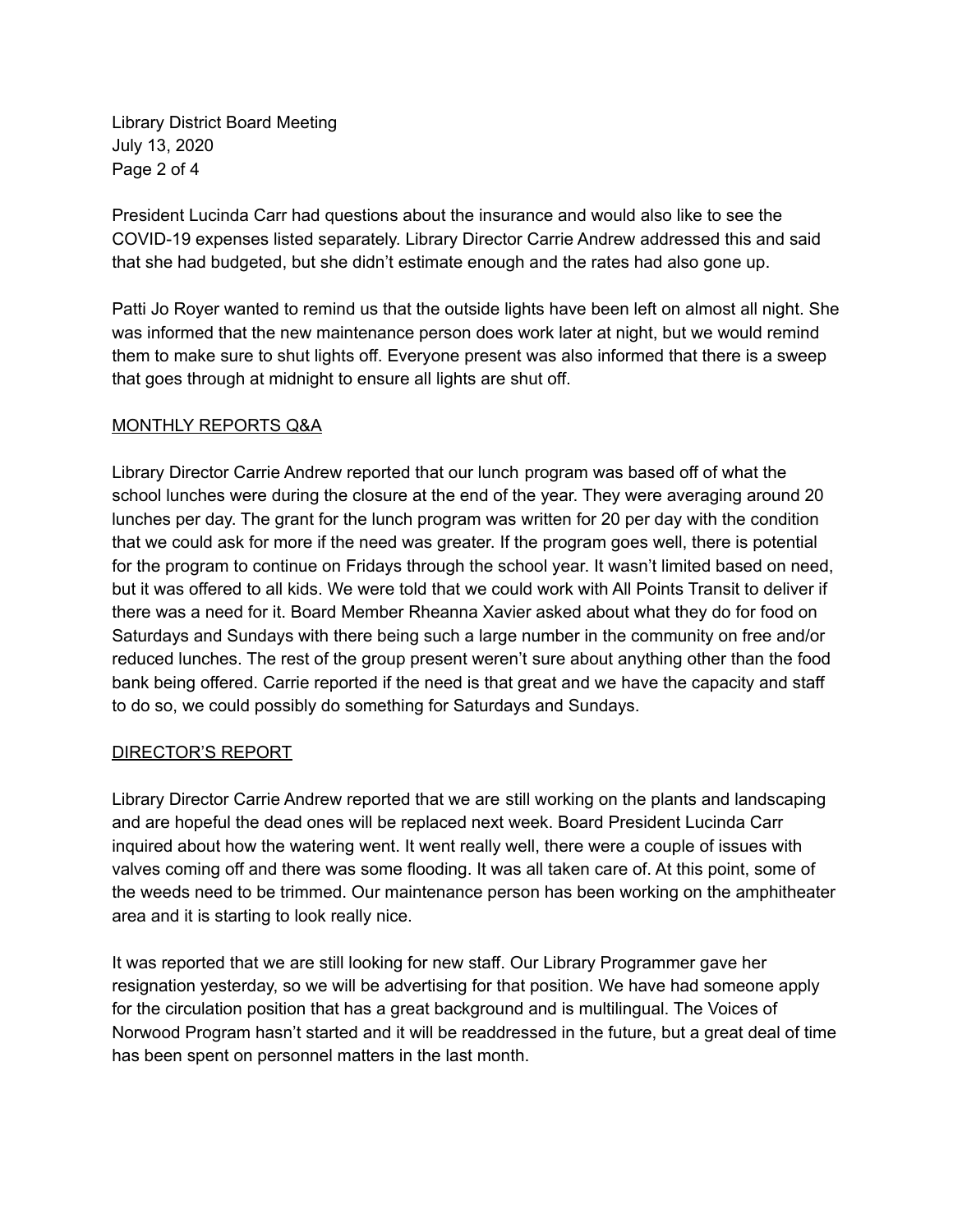Library District Board Meeting July 13, 2020 Page 3 of 4

It was reported that during the meeting with the Health Director last week, they had procedures for us to reopen. The date we are aiming for to open is July 20th. The community calendar is almost ready to launch. We are hoping to get a kiosk (separate computer) for patrons to be able to sign up for SWAP, WIC and other similar programs. Board President Lucinda Carr was curious about the public and weekly meeting that Carrie has been attending and asked how many other directors have been attending and what their feedback is on reopening? Carrie reported that 30-50 directors have been present at each meeting. In the last survey, around 48 libraries were open for physical, in person usage. Some were mandated to wear masks and some were optional. Nederland never closed its doors as they were deemed an essential service. Some have been open for a few weeks. No one from our neighboring libraries have been present, but Montrose opened their doors back up on June 20th. Some libraries weren't doing curbside services, but now are, some still aren't offering it. It has been varied across all of the libraries. Through the use of Slack, an ongoing communication channel for staff, different procedures and policies have been created for COVID. There is an employee screening that will need to be filled out by staff before their shift and before they come into the building. With the decrease in staff, the study rooms will not reopen at this time. The first week of opening there will be a staff greeter by the entrance to ensure mask usage and hand sanitization. Computer usage will be 45 minutes per session, 11-12p.m. will be for the most vulnerable patrons. If anyone can acquire Lysol spray, please get it and the library will reimburse you. We will still be offering curbside service for patrons that feel uncomfortable coming into the building. A new person was hired for the Friday shift, he started last week and we will be able to add him more regularly after October. We can look at doing more virtual programs to engage the community more.

A motion was made by Emily Haight, seconded by Rheanna Xavier, to have the staff go back to hourly pay with the condition that if we are forced to go back into closure, the staff will go back to pandemic pay. All voted yes. Motion passed.

#### EXECUTIVE SESSION PER §24-6-402(4)(F) C.R.S, CIRCULATION ASSISTANT

There was no need for the executive session.

#### BOARD MEMBER REPORTS

The new board members received a lot of information to look over. As we move forward, the State Library is going to do some virtual trustee training. The CalCon conference will be virtual this year and is in September. We will be able to watch them live and can also view afterward. Library Director Carrie Andrew will be presenting this year about Capital Projects. All of the staff will have some access to the conference this year.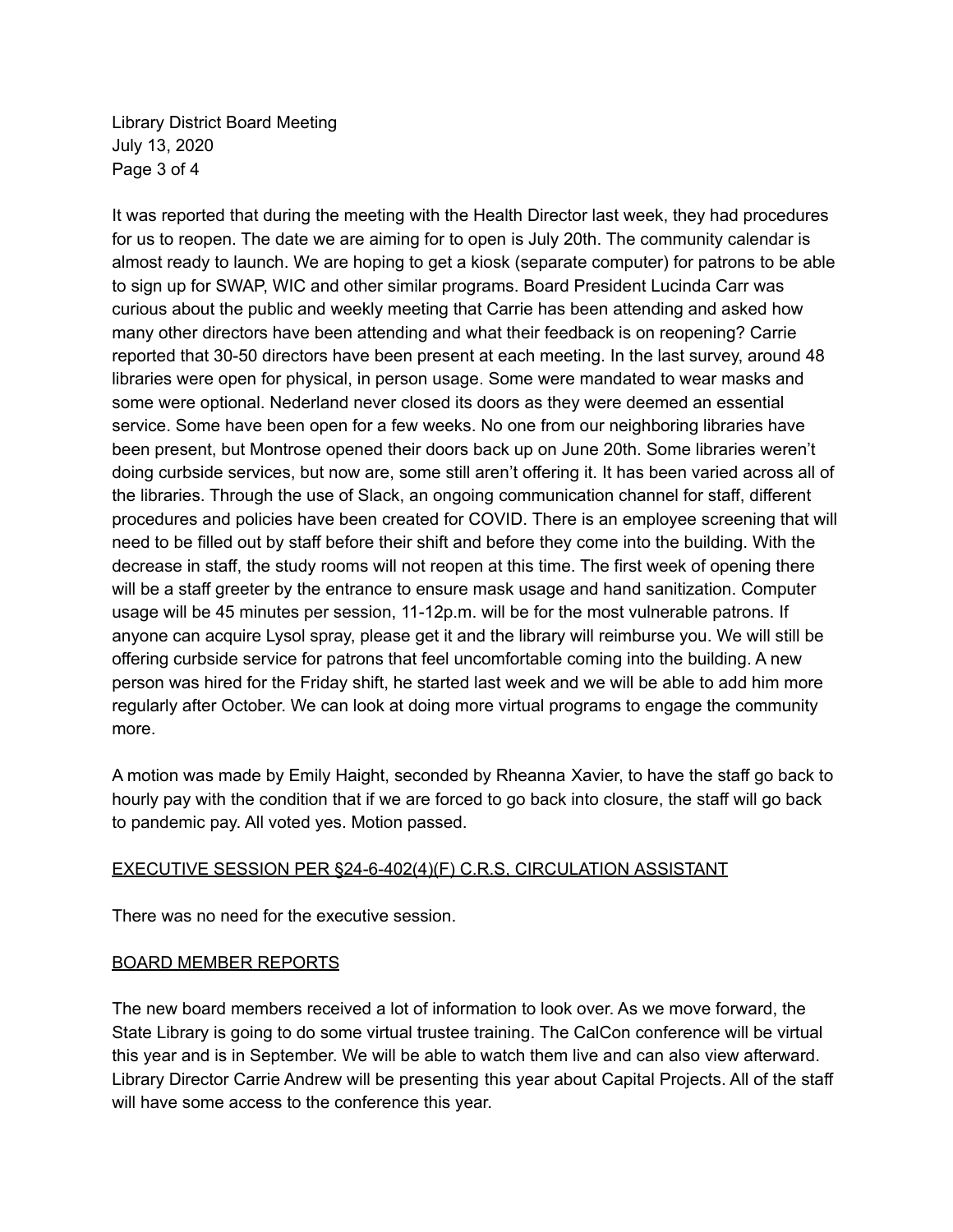Library District Board Meeting July 13, 2020 Page 4 of 4

### UNFINISHED BUSINESS

OPEN BOARD SEATS: Our guest, Kristen Parrino, has expressed interest in joining the Library Board. Kristen is on the Prime Time Board and has been in early childhood education for about 18 years. She runs the preschool in Naturita and has helped with their Summer Reading Program for the last six years. She has been helping Jessica Johnson with the program in Norwood and is hoping to get more kids involved and would like to bring her early childhood experience to the board. Library Director Carrie Andrew informed Kristen that the library does have a conflict of interest form that she would need to fill out before being assigned to the board for transparency, stating that if she continues helping the library during the summer, it is known that this was a pre-existing partnership before her interest in joining the board. Kristen understands and would still love to be on the board and be able to provide input and expertise from her side. Carrie informed Kristen that she needs to email a letter of interest, with Lucinda and/or Carrie CC'd, to the Board of County Commissioners.

# NEW BUSINESS

EXPLAIN BOARD MEMBER EMERGENCY CONTACT LIST: The Board members are listed on our website, but there is not contact information. The Board is in agreement of creating an email called [boardchair@loneconelibrary.org](mailto:boardchair@loneconelibrary.org) that will forward to the Board President and they can then reach out to the rest of the Board. The Board was also informed that their information is accessible to the staff in the event of an emergency and Carrie is unavailable, they would need to be contacted. It does go down the list in order of hierarchy.

It was reported that President Lucinda Carr's term is officially over, but she re-upped. When November comes, we will need to have elections as Lucinda will no longer be President and the others need to take that into consideration. Lucinda is willing to stay on to help with overlap and succession planning.

It was reported that the staff have all been working really hard to come to the realization that we are actually in the new building and there is a lot more to consider now, it is more than just books, there are personnel and HR matters that arise. The first six months was spent developing new policies and procedures and changes in staff. There is still a lot of unknown and all of the policies and procedures are still having to be revised.

A motion was made by Emily Haight, seconded by Rheanna Xavier, to skip the August meeting unless it is necessary. All voted yes. Motion passed.